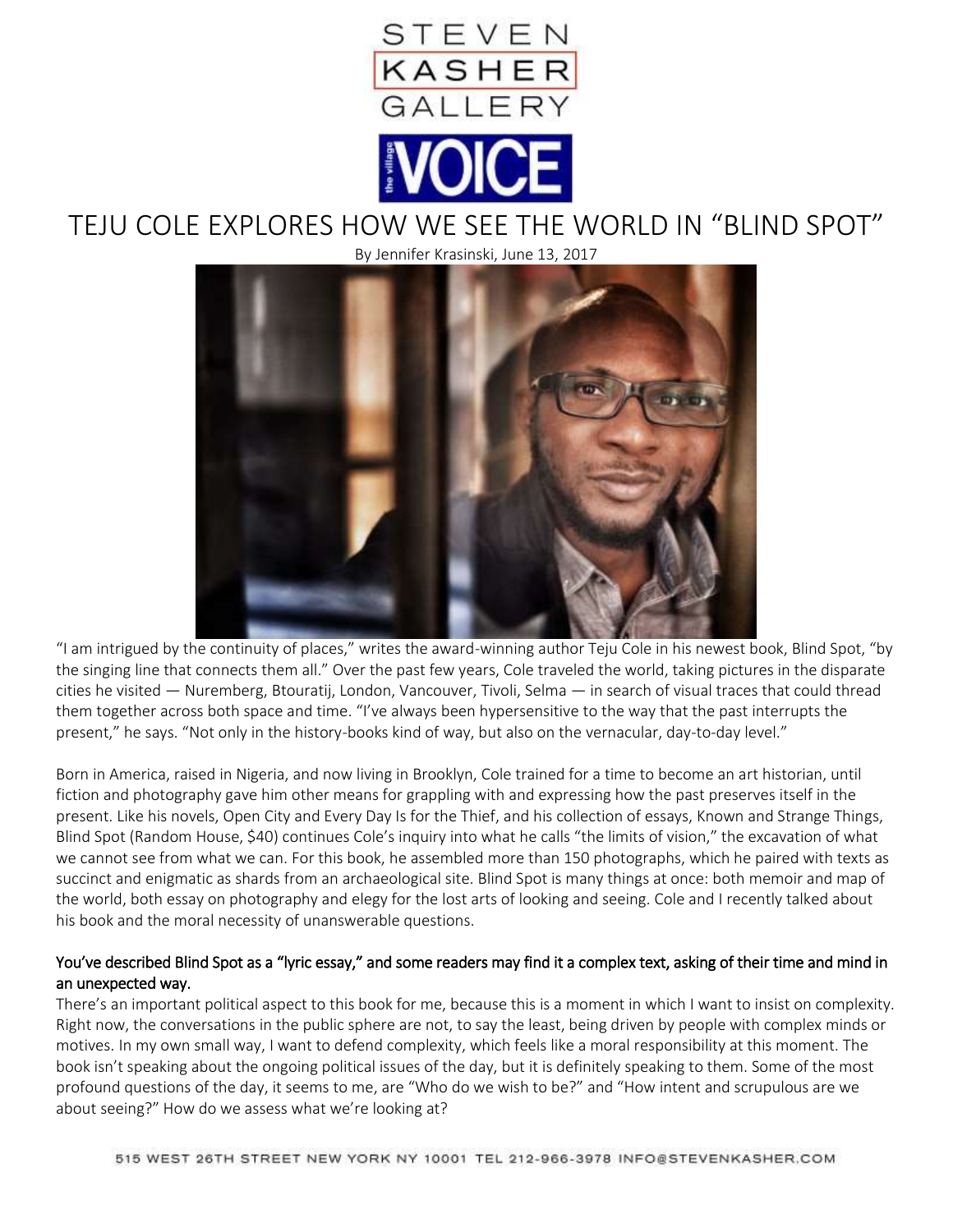

#### In a way, the book isn't meant to be read so much as explored, navigated.

A reader might not initially be sure how the texts link to each other, but I say, "Keep reading." I don't promise that I will tie everything up neatly, but I promise that every single entry belongs in the book. Everything stitches together. Everything connects.

## Doesn't that put an awful lot of pressure on the reader?

This was one of the great joys of my novel Open City for me: Once it got to the place in its life where people reread it, they got so much that they did not get the first time. They saw what I had hidden in there to communicate with things that show up later in the book. And this book is very much the same way. I was conscious of the fact that it was tightly woven, but I hope people do the book the honor of reading it. And I hope that people do it the honor of rereading it. Because that second experience — once you have a feeling for the arc of it, that there are things that are foreshadowing other things that will show up  $-$  it's a very elusive kind of thing.

## In the book, the acts of photographing and walking are almost inseparable.

One of the important aspects of this project is that it announces itself as a project about blindness and seeing, but then as you read it you realize that it's actually about a constellation of many different things, and one of the most important of those is walking. Open City was about history and the city, and how we get that history through walking. But in this book, even more than in Open City, I talk about walking a lot. I insist on this physicality because a photograph doesn't just happen. Somebody has to look at something, and in order to look at it, they have to travel to that place.

## When you travel, when you're walking around a city, is it your intention to discover the city, or to discover the photograph of the city?

For Blind Spot, I went out in order to hunt for something that belongs to it. Let's say I'm invited to Barcelona to give a talk, and I get an extra half-day. I'm not going out with my camera in order to discover the history of Barcelona, which I can get from a book and which the streets themselves will not tell me in formal terms. When I walk out and wander around for three hours in Barcelona, or in a city I know like Lagos or New York, what I'm hoping for is to find some images, some photographs, and/or some fragment of narrative that are actually part of what I sometimes think of as "the continuous city."

#### What do you mean by that?

When I'm out and about in New York, I'm always thinking about the fact that this city was built by other people — now long dead — for their own uses, and we live in their built environment, like hermit crabs who take over somebody else's shell. For me, it's not even that this city is full of ghosts — it is, but it's more that the infrastructure was literally made by other people, and they're all dead. New York in 1917 looked a lot like this. Prospect Park was there, Grand Army Plaza was there. And all those people who built that city are dead. And that is interesting to be around. I live in a row house that was probably built in the 1890s. That means people lived here, died here, had babies in here. And fifty years from now, these buildings will probably still be here.

You borrow a beautiful sentence from Sojourner Truth — "I sell the shadow to support the substance" — to seed the idea that photography is "shadow work," which is a lovely paradox since most people think of photography as a medium of light. It's interesting because photography is light passing over a photosensitive surface to create a negative, but you don't get that without passing through shadow first. If you think of photography as something that's giving us a kind of secret history of what has been seen by the camera, then the process of photography is by definition a kind of secret history. All